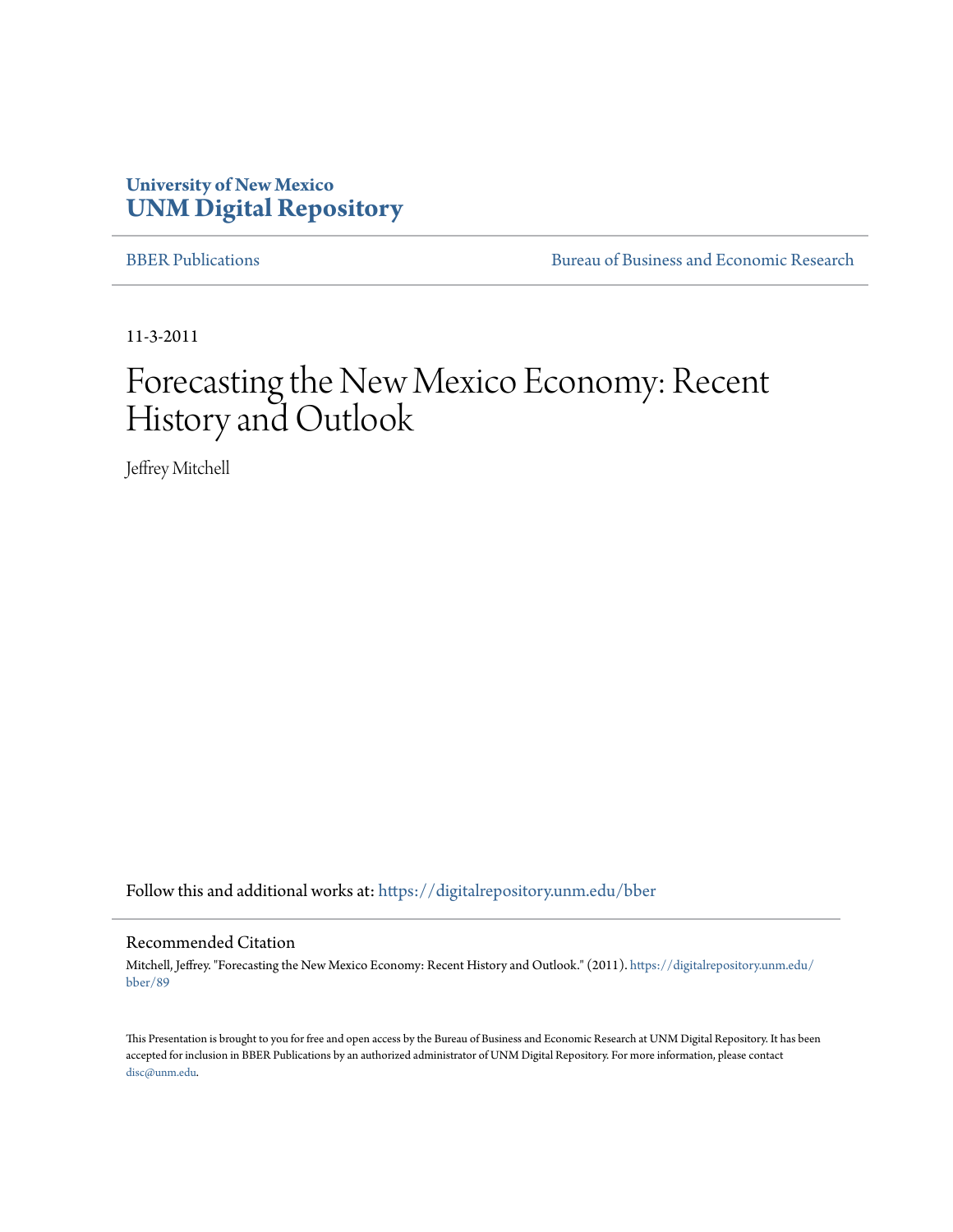

#### Forecasting the New Mexico Economy: Recent History and Outlook

13<sup>th</sup> Annual New Mexico Data Users Conference

November 3, 2011

Jeffrey Mitchell Senior Research Scientist

*UNM Bureau of Business & Economic Research*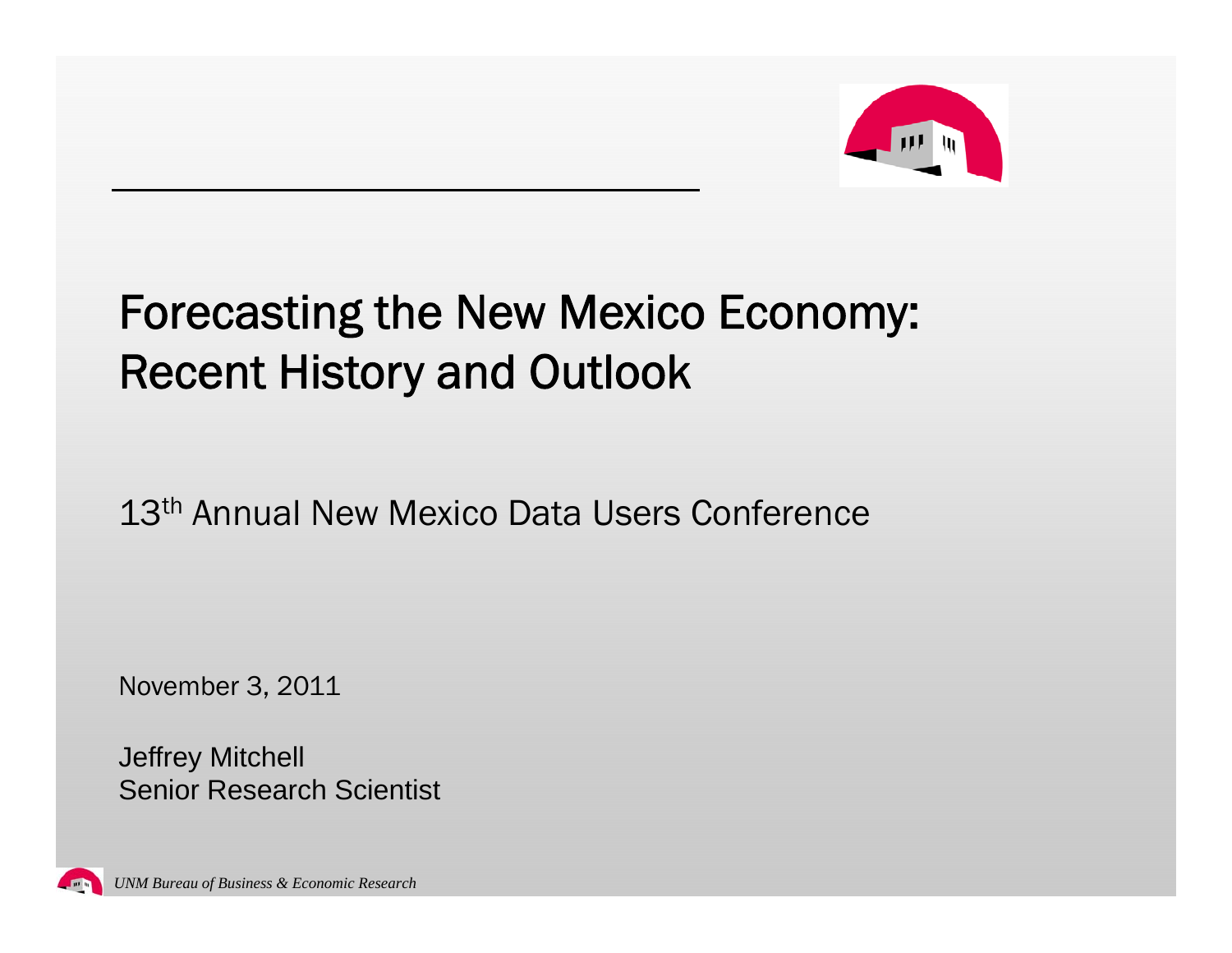## **FORUNM MODEL**

- FORUNM uses IHS Global Insight's US forecast as the main input into the model.
- FORUNM model – forecasts New Mexico's outlook with historical similarities and differences with national econom y.
- Examples: personal income diverges because of high transfer payments (Medicaid, income supports) to NM.

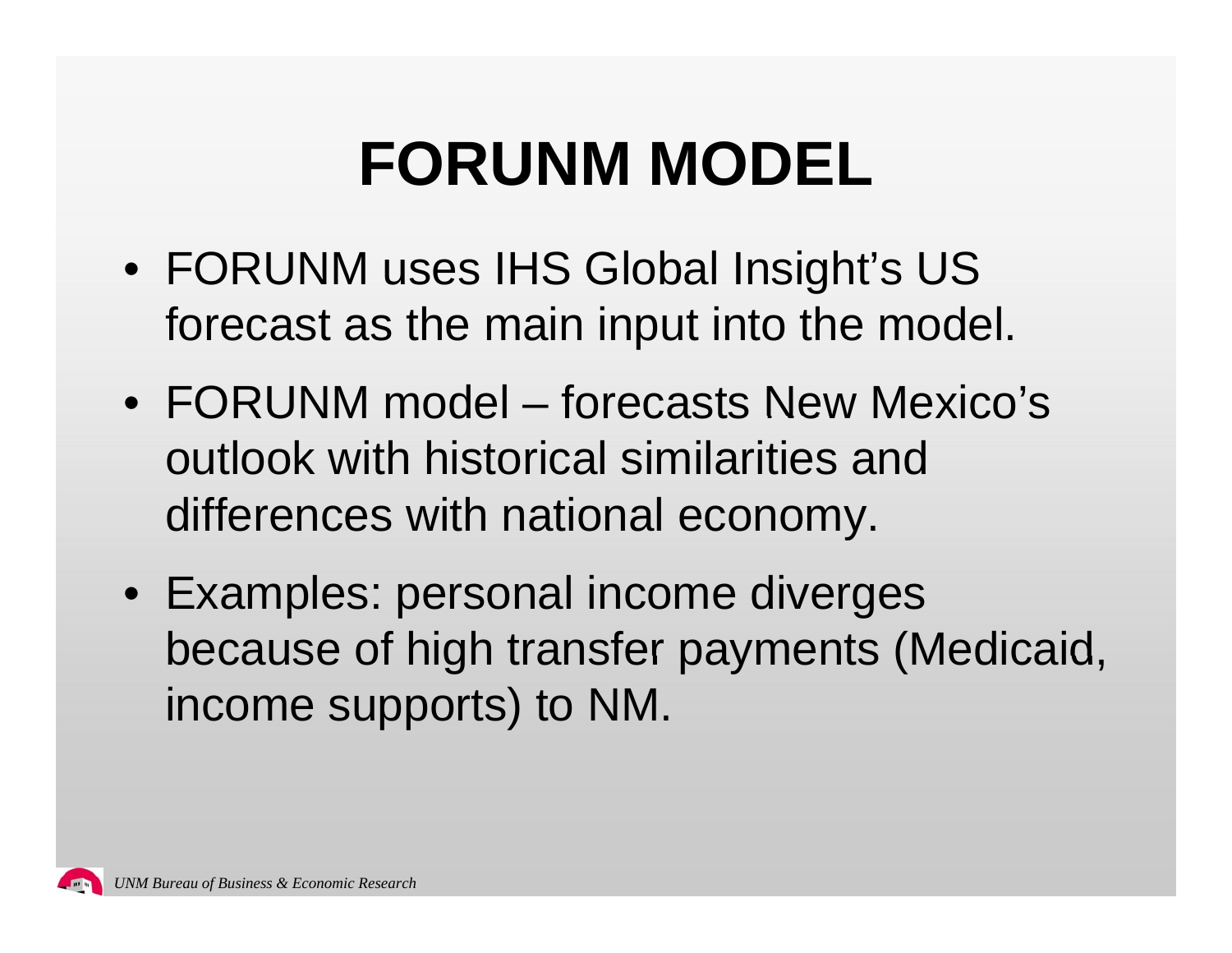#### New Mexico and the US: Nonfarm Employment Growth Over Previous Business Cycles and National Recessions % change year over year, not seasonally adjusted

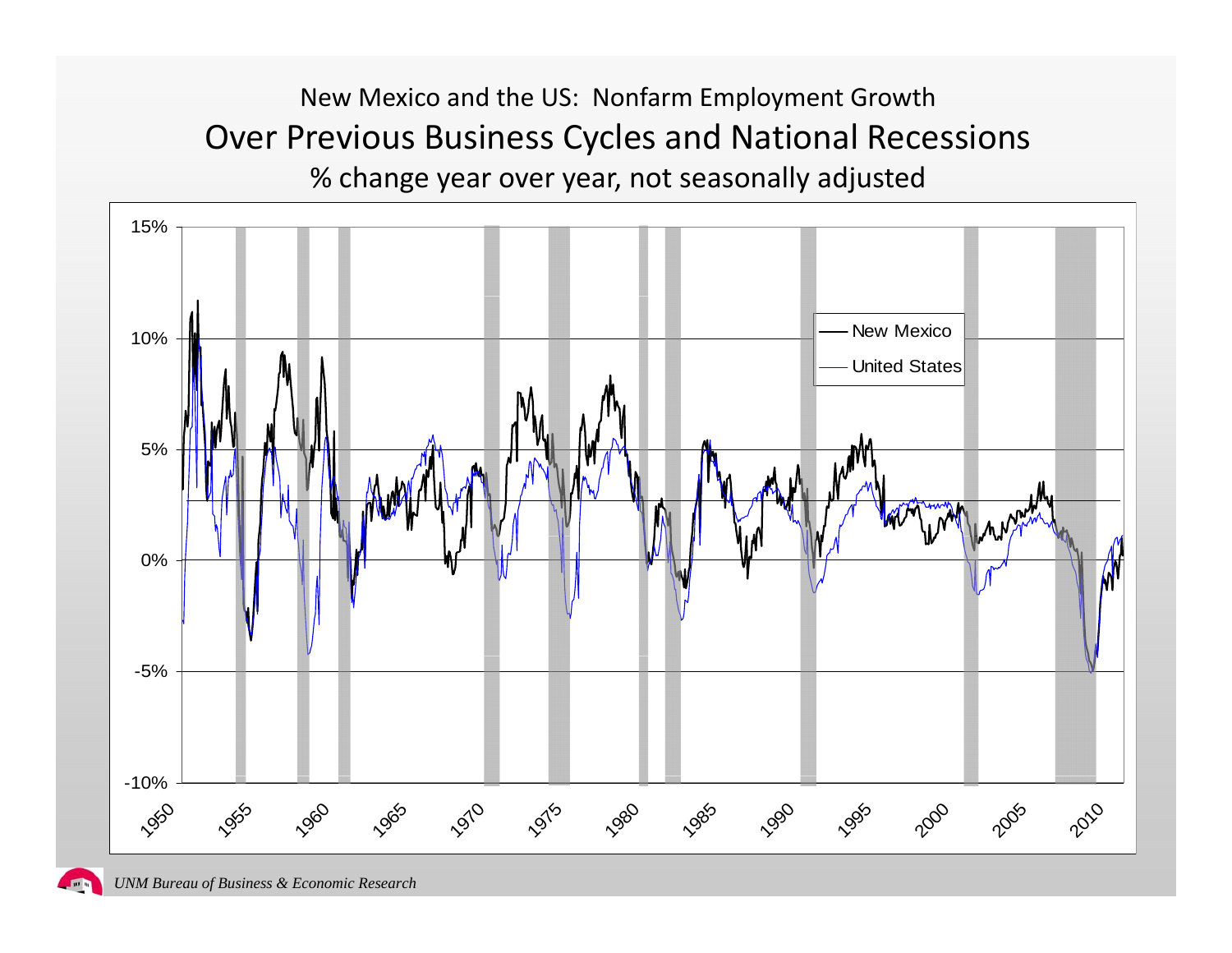## **'GREAT RECESSION'**

- Depth and length of the 'Great Recession' was unprecedented (at least since 'Great Depression').
- A difference of quality rather than quantity a crisis of debt and breakdown of financial system, rather than a business cycle.
- Unfolding of the Great Recession caught (almost) everyone by surprise – globally, nationally and in New Mexico.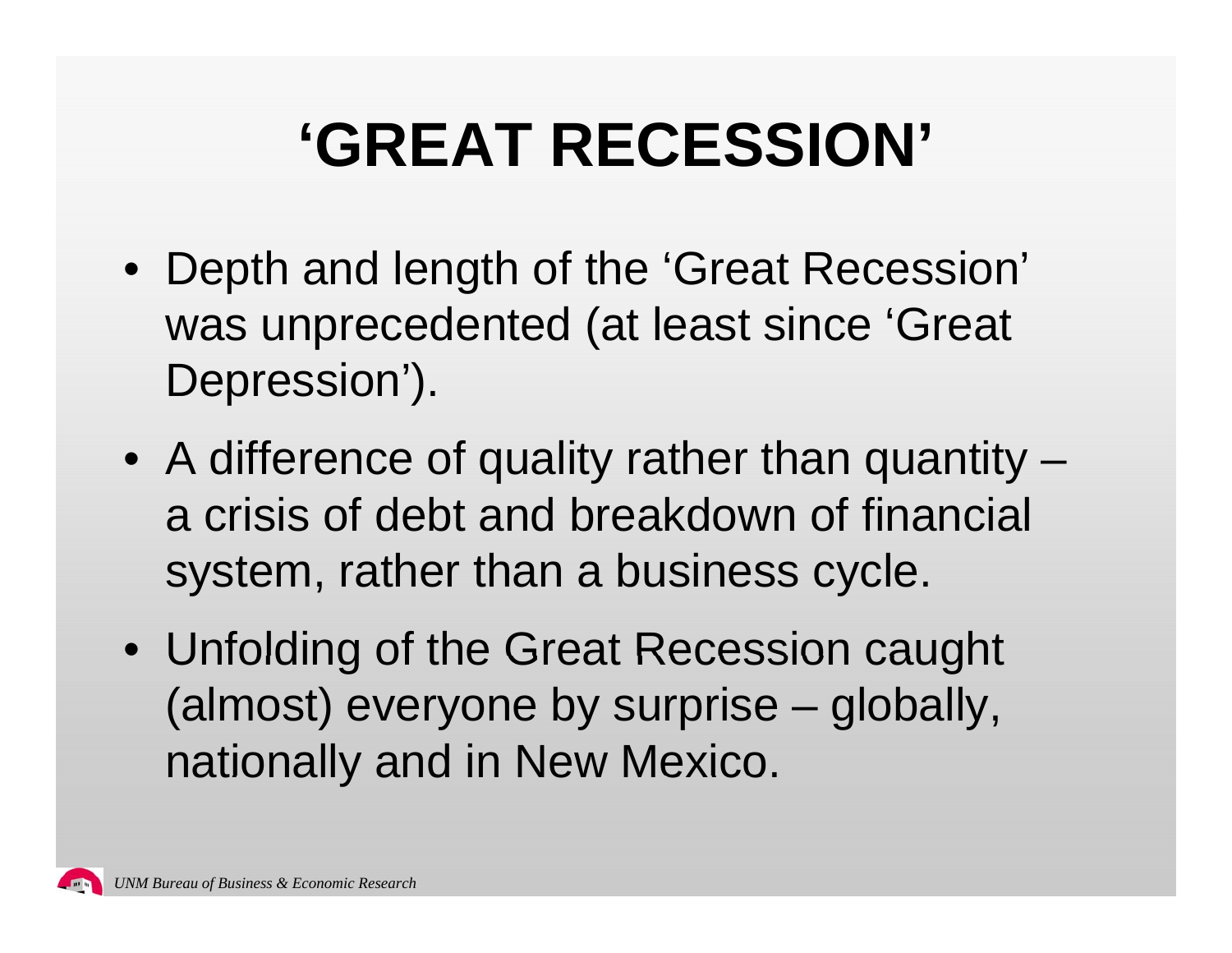#### **US (IHS GI) & NM (BBER FORUNM) EMPLOYMENT FORECASTS: 2007Q3 – 2011Q3**

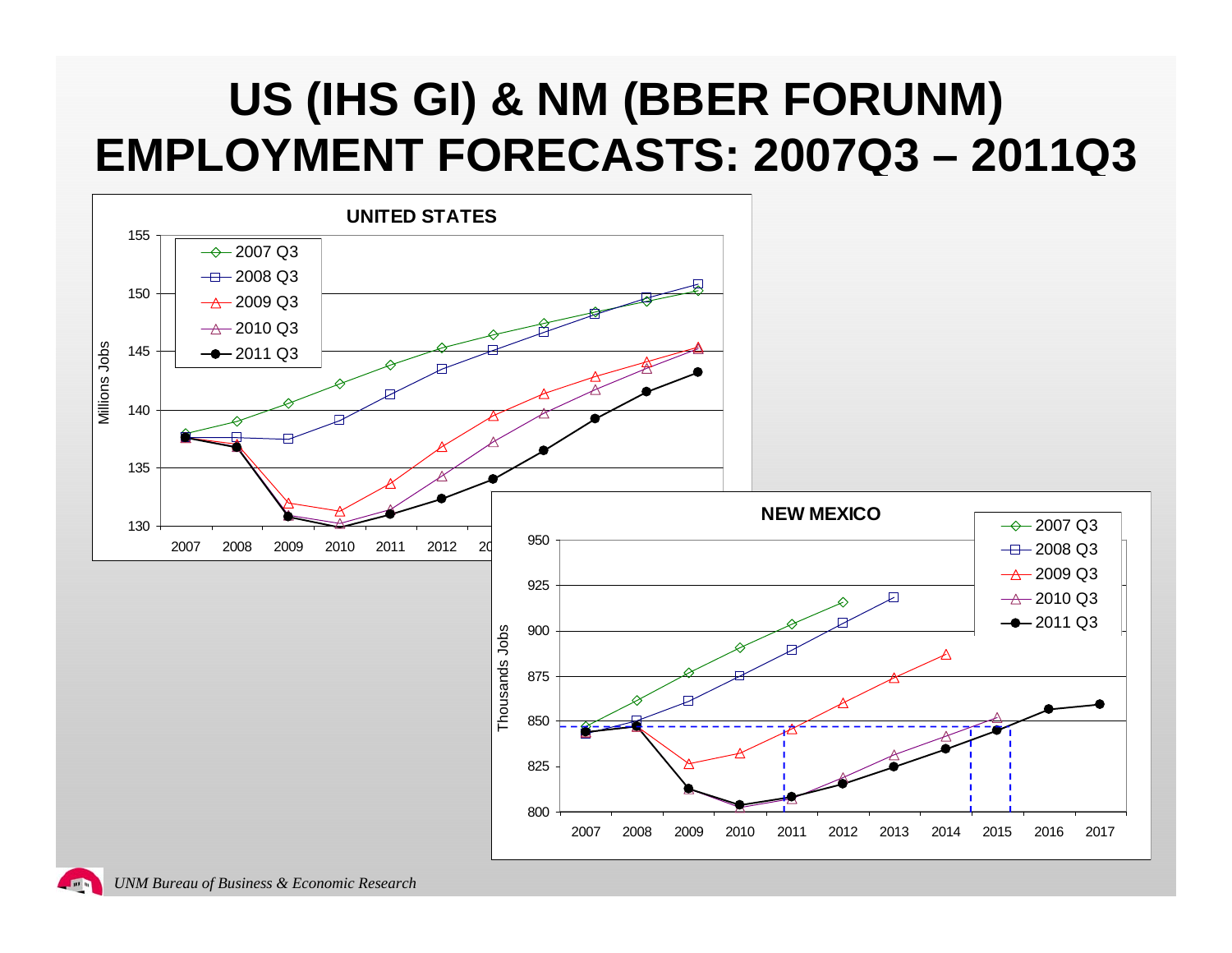# **'RECOVERY' or 'NEW NORMAL'**

- Recovery or a return to the pre-recession patterns –it's been bad but we'll recover (and be like before).
- Recovery logic is built into the forecasting model –model is based on history and the future is a repetition of that history.

**OR** 

- 'New Normal' we're not in Kansas anymore.
- US economy will function differently AND New Mexico will function differently in relation to US economy – not necessarily better or worse, but *different*.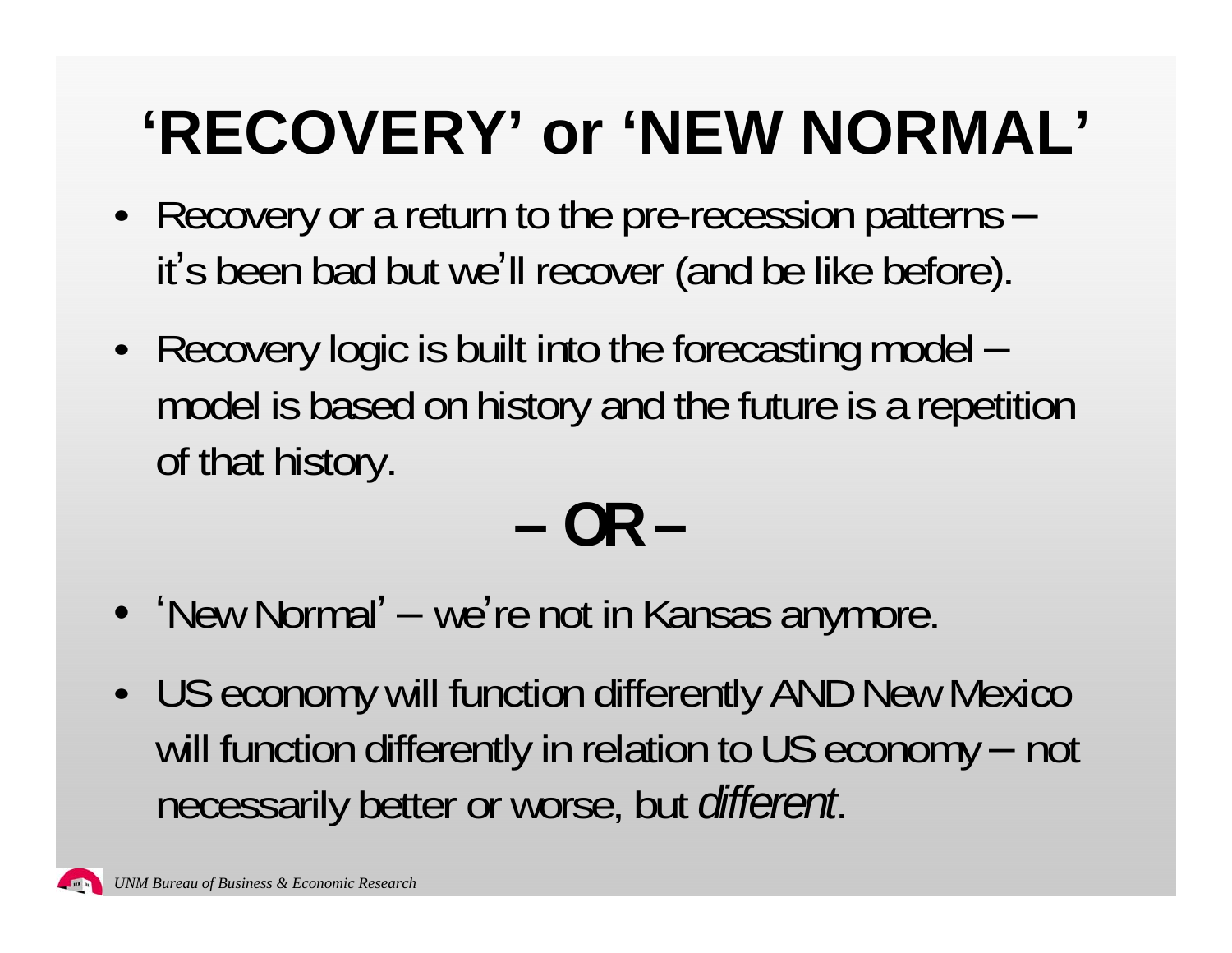# **NEW MEXICO'S ECONOMIC OUTLOOK**

min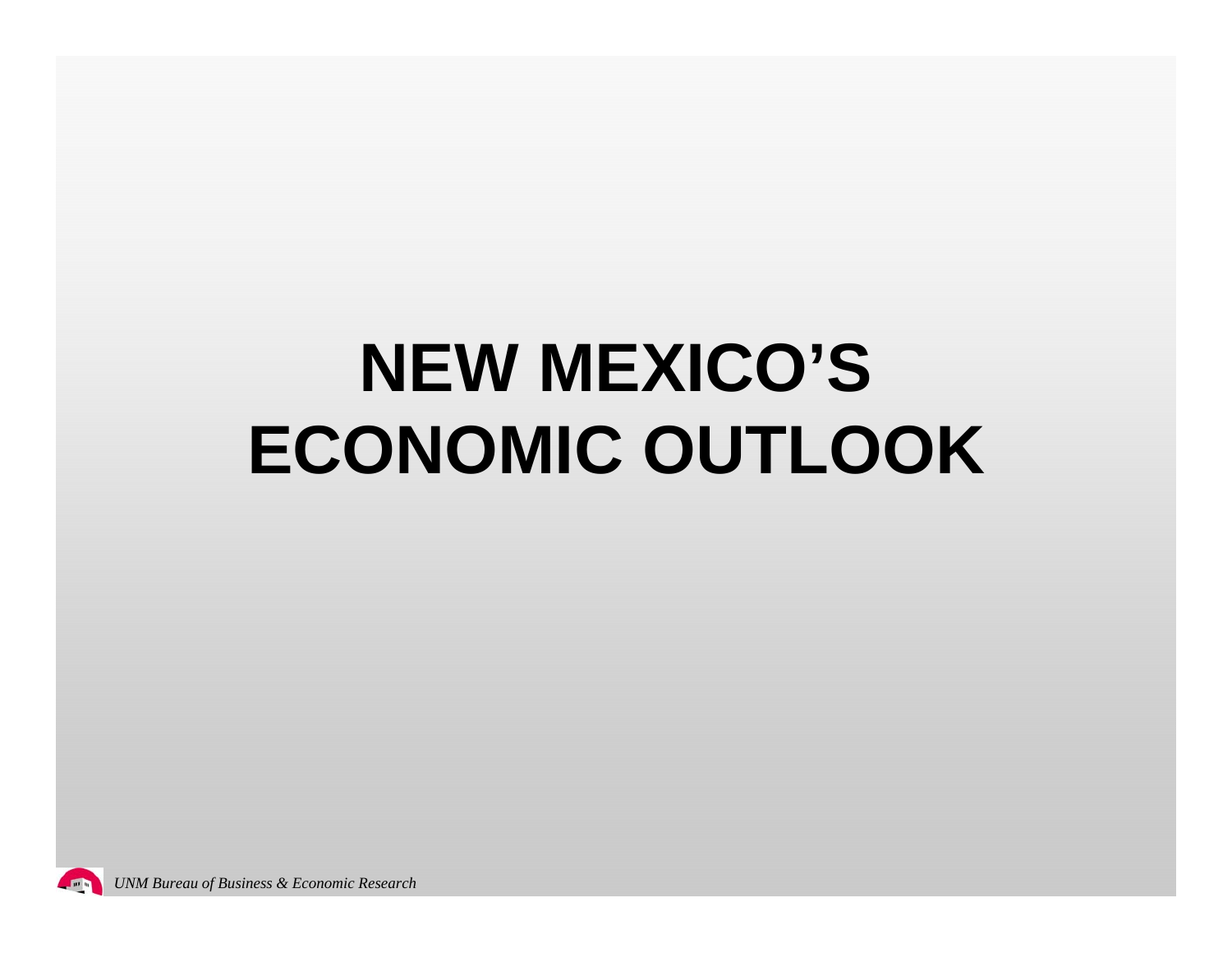### Employment Growth, 2008 - 2016 New Mexico (BBER) and United States (GI)



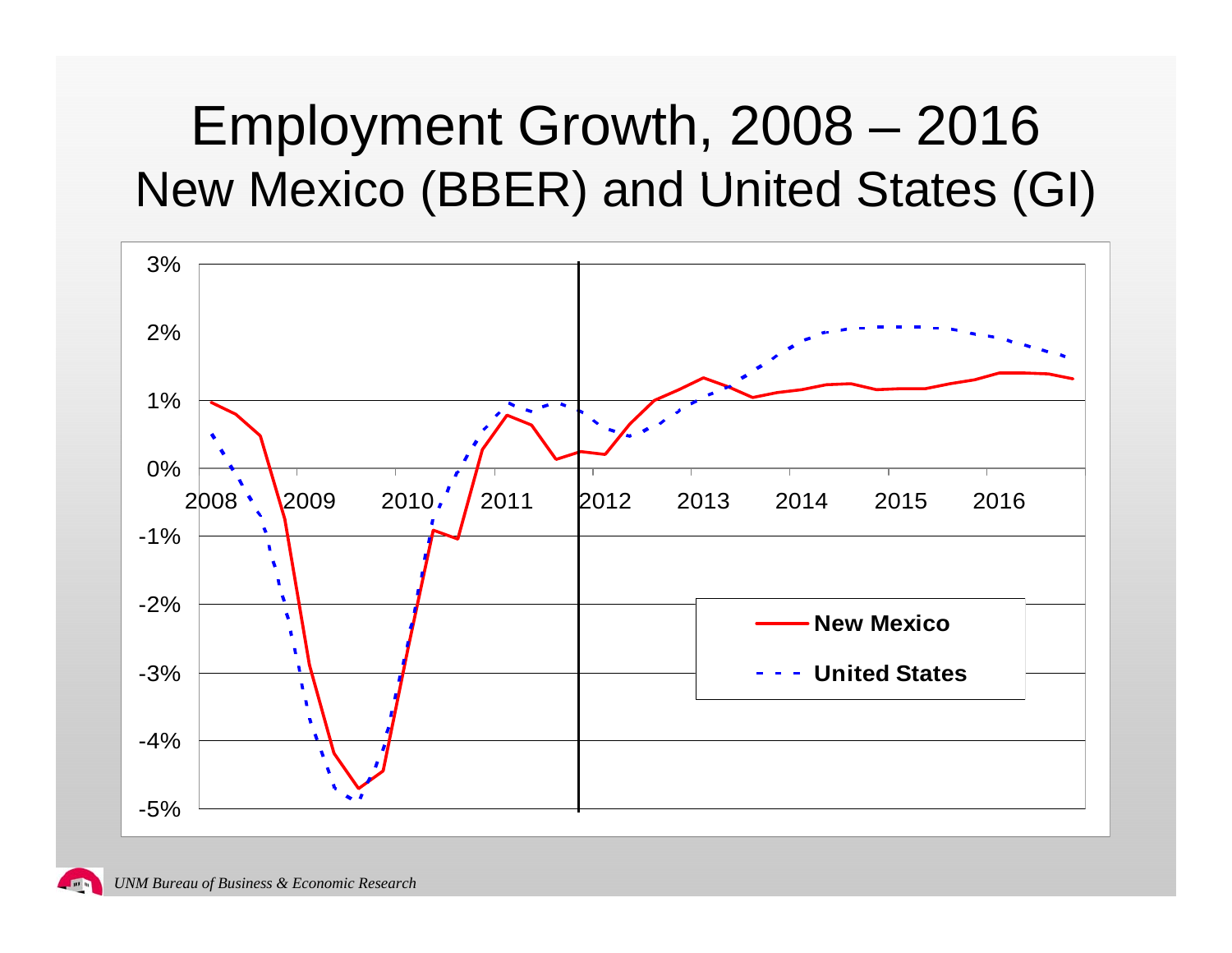### Personal Income Growth, 2008 – 2016 New Mexico (BBER) and United States (GI)

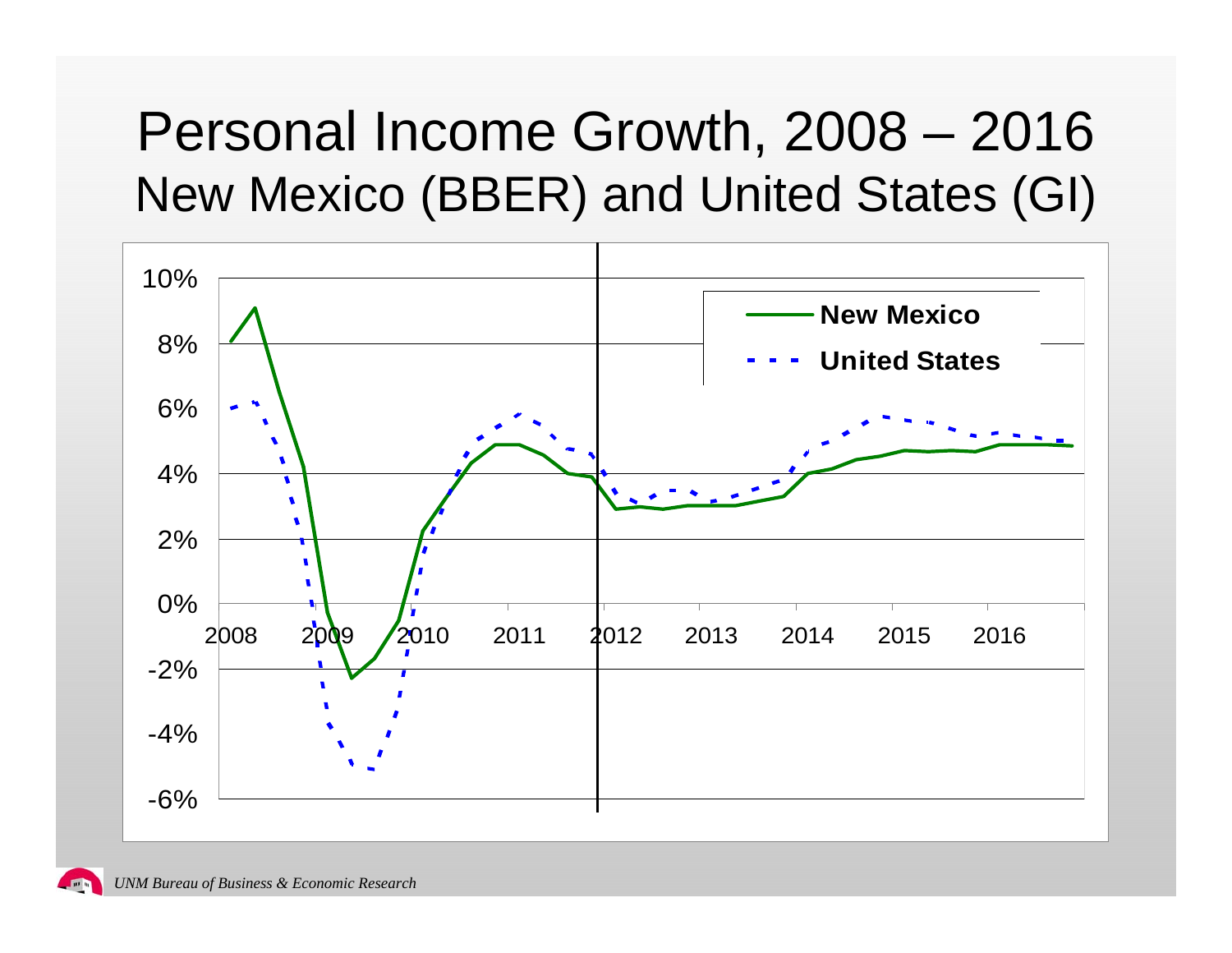#### US & Western States: Nonfarm Employment and Personal Income Growth, 2012

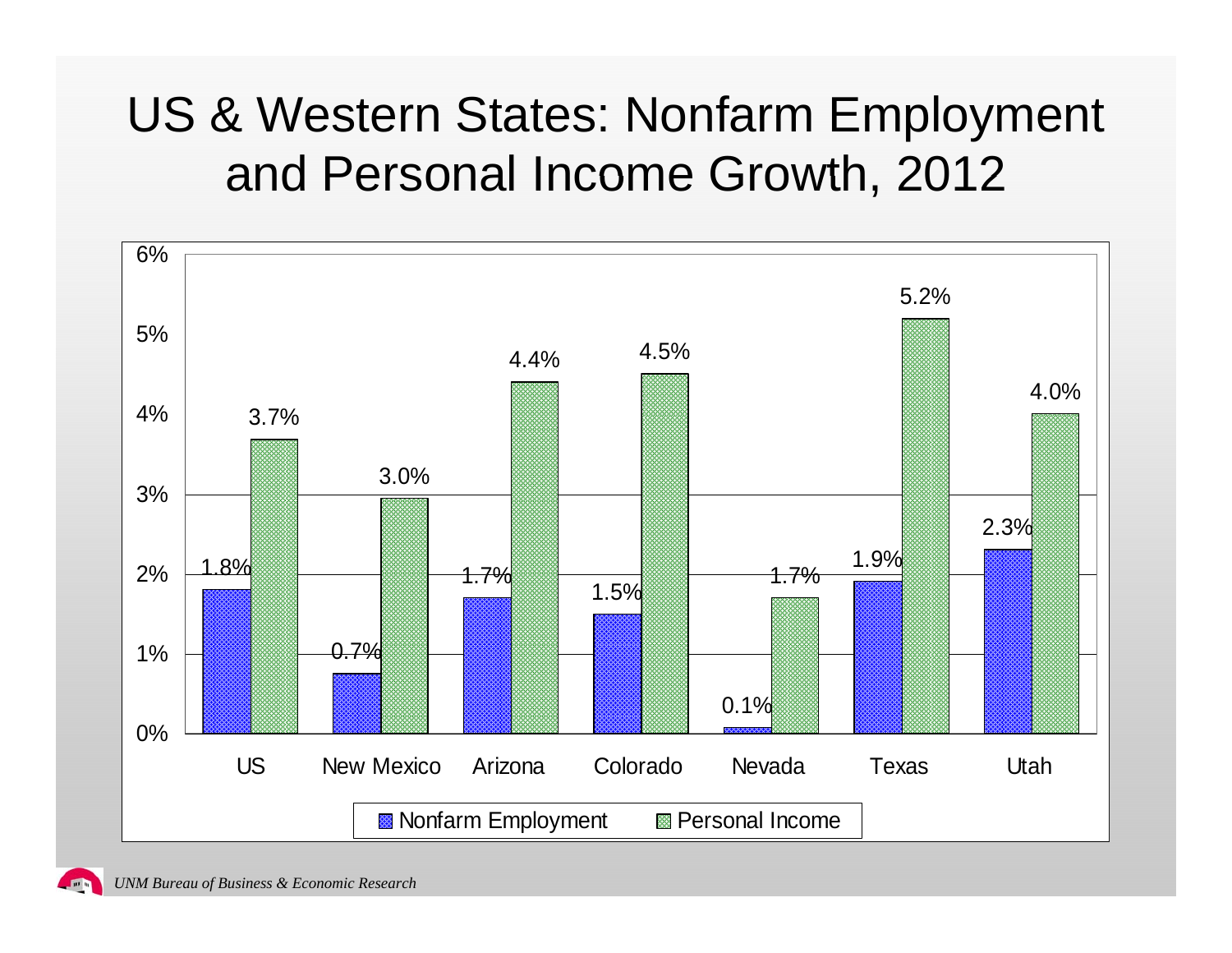## Average Annual Employment Growth, By Sector, 2011 - 2014

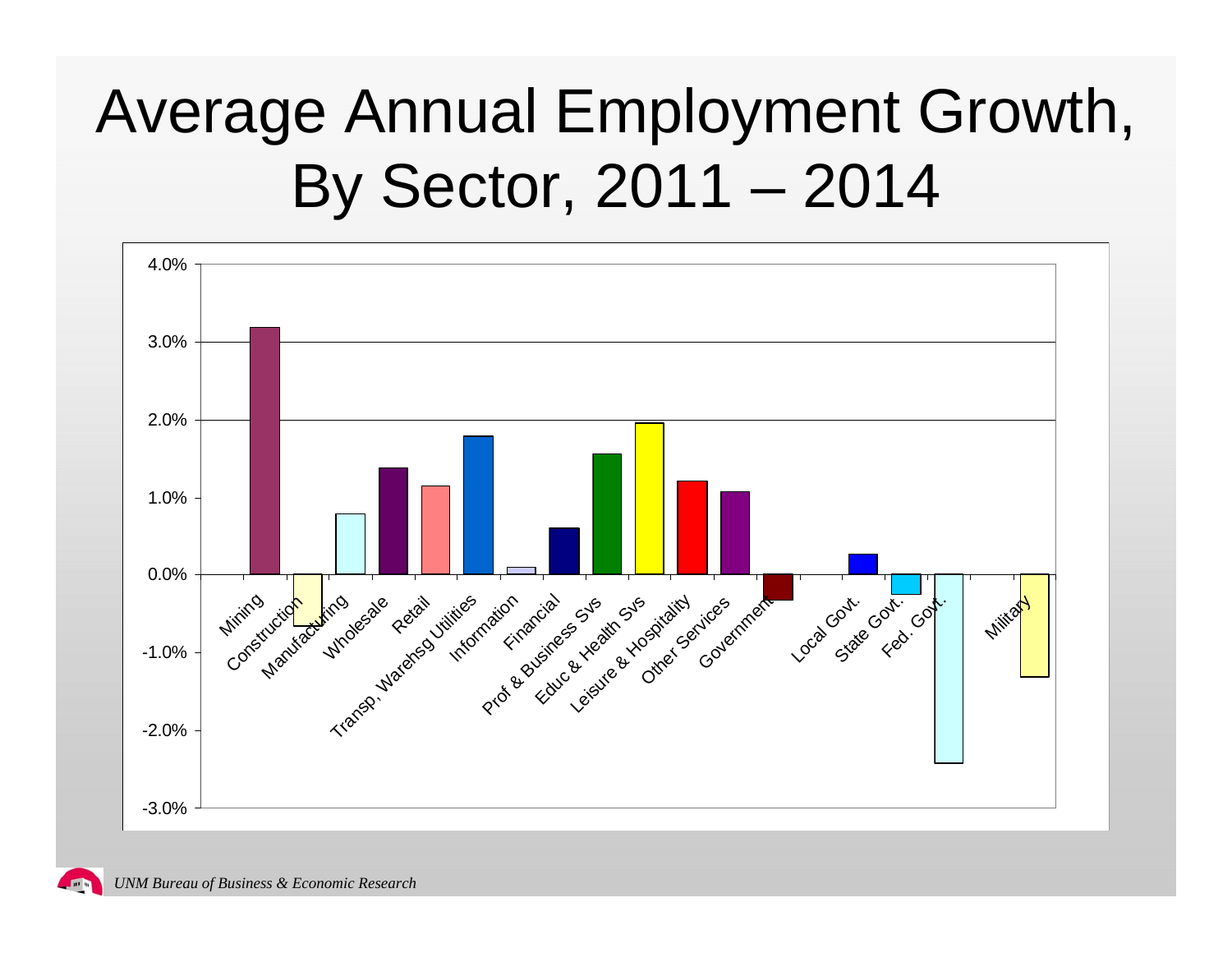## Net Gain/Loss in Employment, By Sector, 2011 - 2014

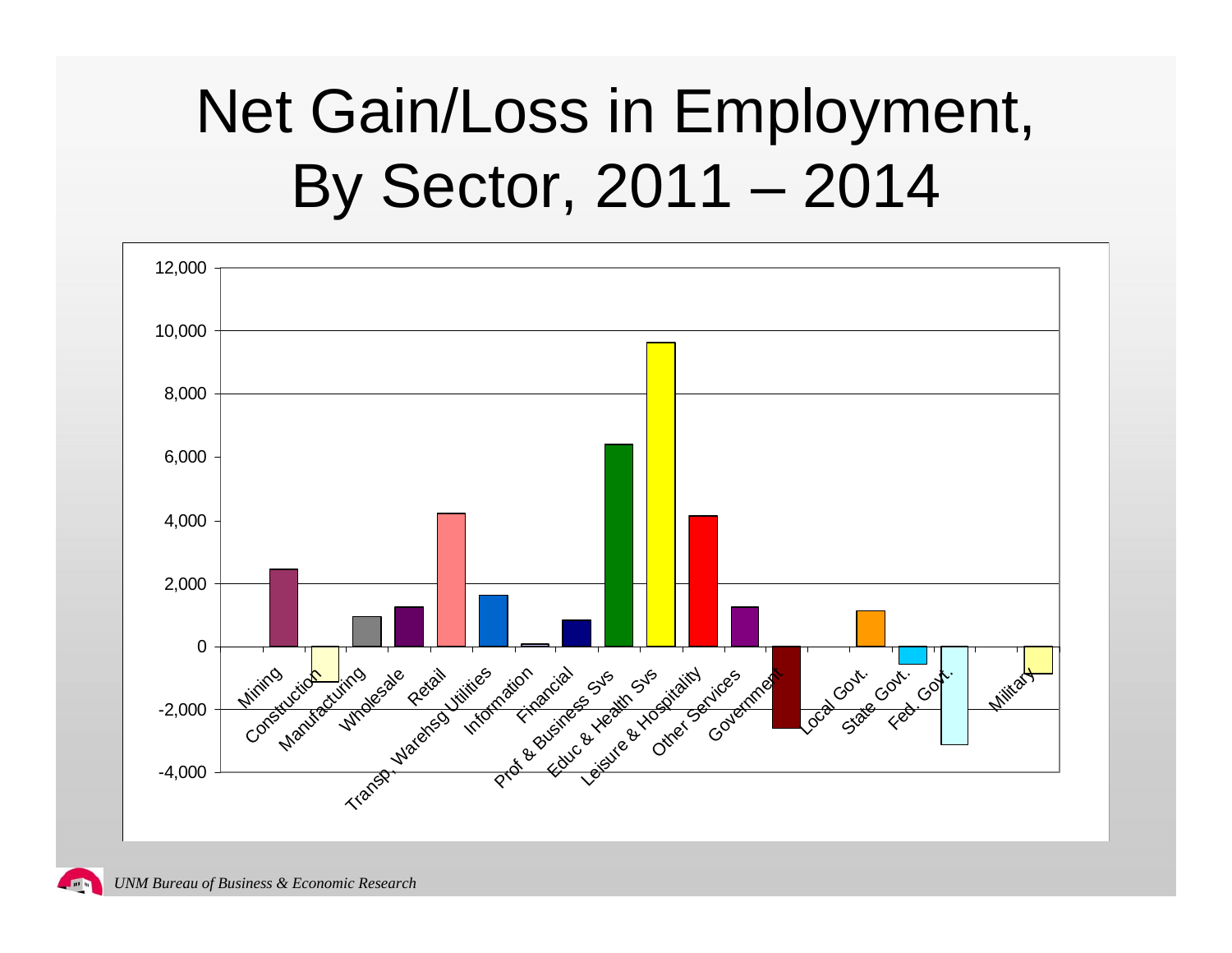### New Mexico Employment Growth Metro and Non-Metro Areas, 2007-2016

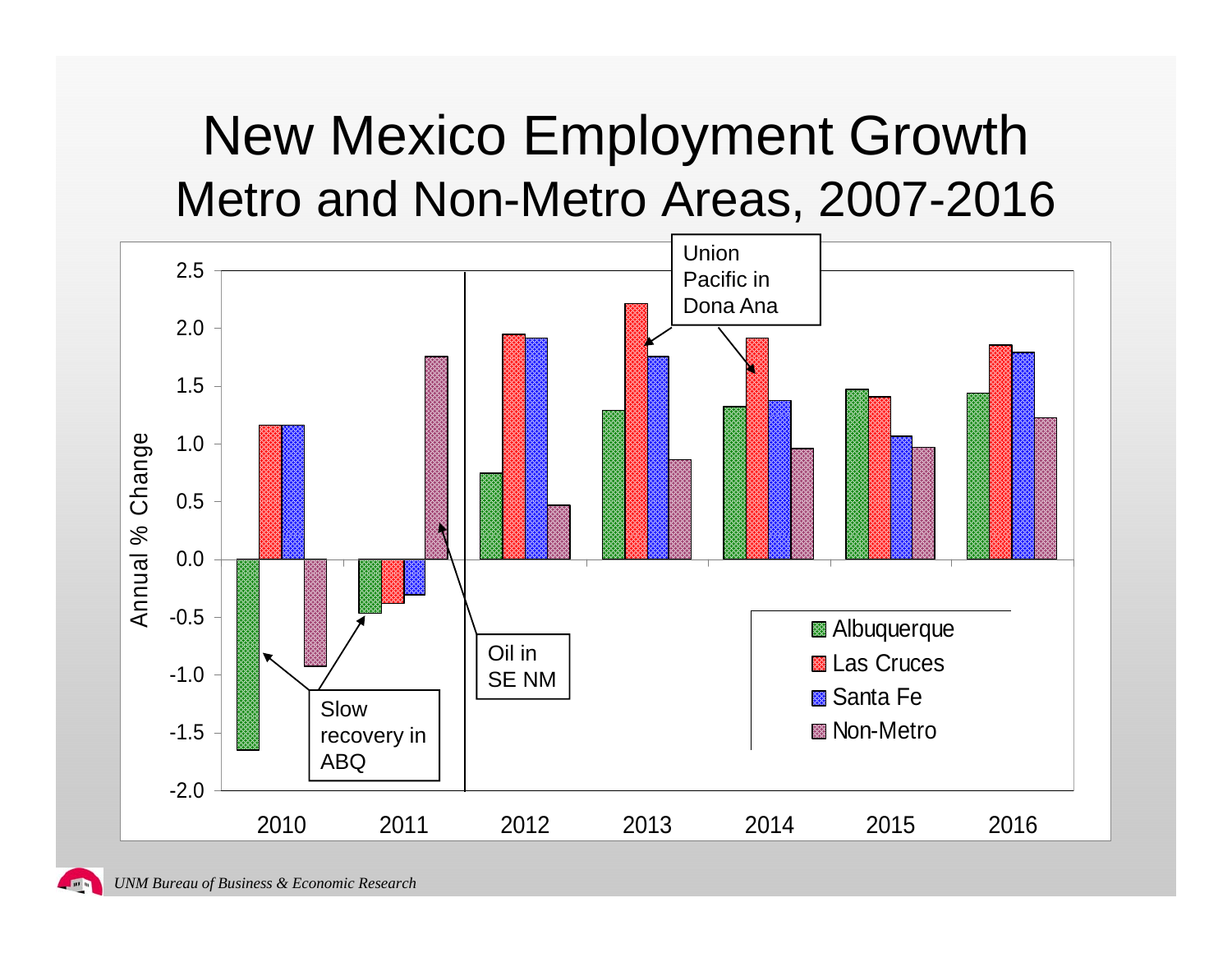## Employment Growth, 2011 – 2016 GI Baseline vs. Pessimistic Forecast

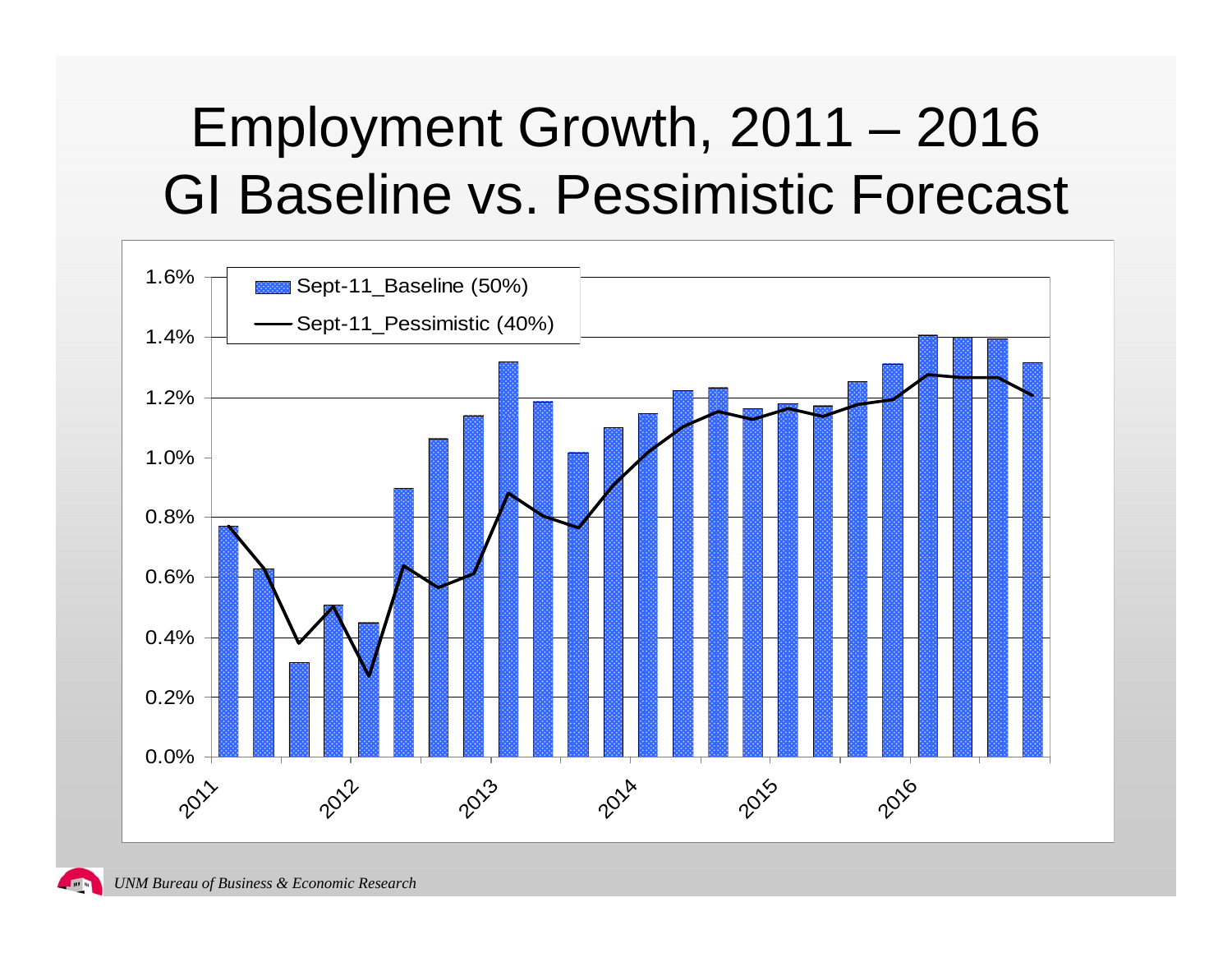## Personal Income Growth, 2011 – 2016 GI Baseline vs. Pessimistic Forecast